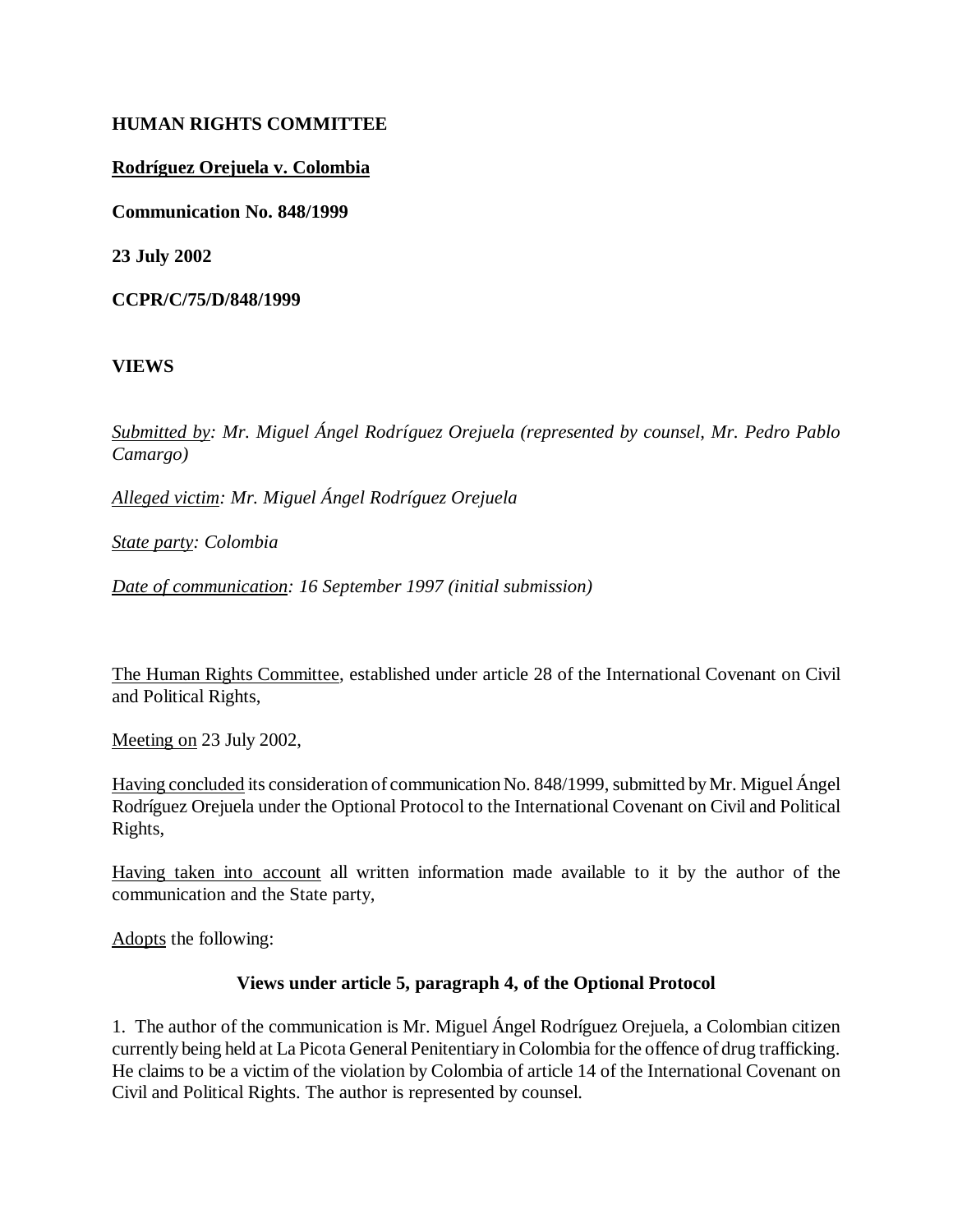## **The facts as submitted by the author**

2.1 Mr. Miguel Ángel Rodríguez Orejuela was charged with, among other activities, the offence of engaging in drug trafficking on 13 May 1990. The Bogotá Prosecution Commission, which was established by resolution of the Office of the Public Prosecutor, adopted in accordance with article 250 of the 1991 Constitution of Colombia,1/ was given responsibility for conducting the proceedings as from 1993 and bringing the charge against him.

2.2 In a judgement handed down by the Bogotá Regional Court on 21 February 1997, the author was sentenced to 23 years' imprisonment and a fine. He appealed against the sentence before the National Court, which, in a judgement of 4 July 1997, upheld the conviction at first instance but reduced the sentence to 21 years' imprisonment and a lower fine. An appeal was lodged on 20 October 1997 before the Colombian Supreme Court of Justice, which upheld the conviction on 18 January 2001.

2.3 Both the Bogotá Regional Court and the National Court were established by Emergency Government Decree No. 2790 of 20 November 1990 (Defence of Justice Statute), and were incorporated in the new Code of Criminal Procedure enacted by Decree No. 2700 of 30 November 1991, which entered into force on 1 July 1992, and which was repealed by Law No. 600 of 2000 which is currently in force. Article 457 on the confidentiality of proceedings held in closed court was repealed by Law No. 504 of 1999. Article 9 of Decree No. 2790 established the public order judges and granted them competence to hear offences provided for in the "Drugs Statute".2/ This article was given permanent legal character by means of Decree No. 2271 of 1991. The above-mentioned Decree No. 2790 withdrew competence to try offences provided for in the "Drugs Statute" from "district criminal courts and district courts exercising mixed jurisdiction" as specialized jurisdictions and established the "public order, faceless or emergency jurisdiction", which was converted into secret "regional justice" after its entry into force on 1 July 1992.

## **The complaint**

3.1 The author claims to be a victim of a violation of the Covenant because Decrees No. 2790 of 20 November 1990 and No. 2700 of 30 November 1991 were applied ex post facto against him. In particular, he claims a violation of article 14, paragraph 1, of the Covenant because neither the Bogotá Prosecution Commission, which conducted the investigation and brought the charges against the author, nor the Bogotá Regional Court, which handed down the judgement against the author, nor the National Court existed at the time the offences were committed, i.e. on 13 May 1990. The author maintains that the Prosecution Commission began the investigation in 1993 and brought charges against him before the Bogotá Regional Court for an offence allegedly committed on 13 May 1990. He states that the court is therefore an unlawful ad hoc body or special commission.

3.2 The author maintains that the court competent to try this case would have been the Cali Circuit Court of Criminal and Mixed Jurisdiction as a specialized court, since it was courts in that category that were competent in drug-trafficking matters at the time the offence was committed. However, since this court was abolished on 15 July 1991, the competent court would have been the Cali Circuit Criminal Court, which is a court of ordinary jurisdiction. The competent court at second instance, at the appeal stage, would have been the Cali Higher Judicial District Court. The author states that the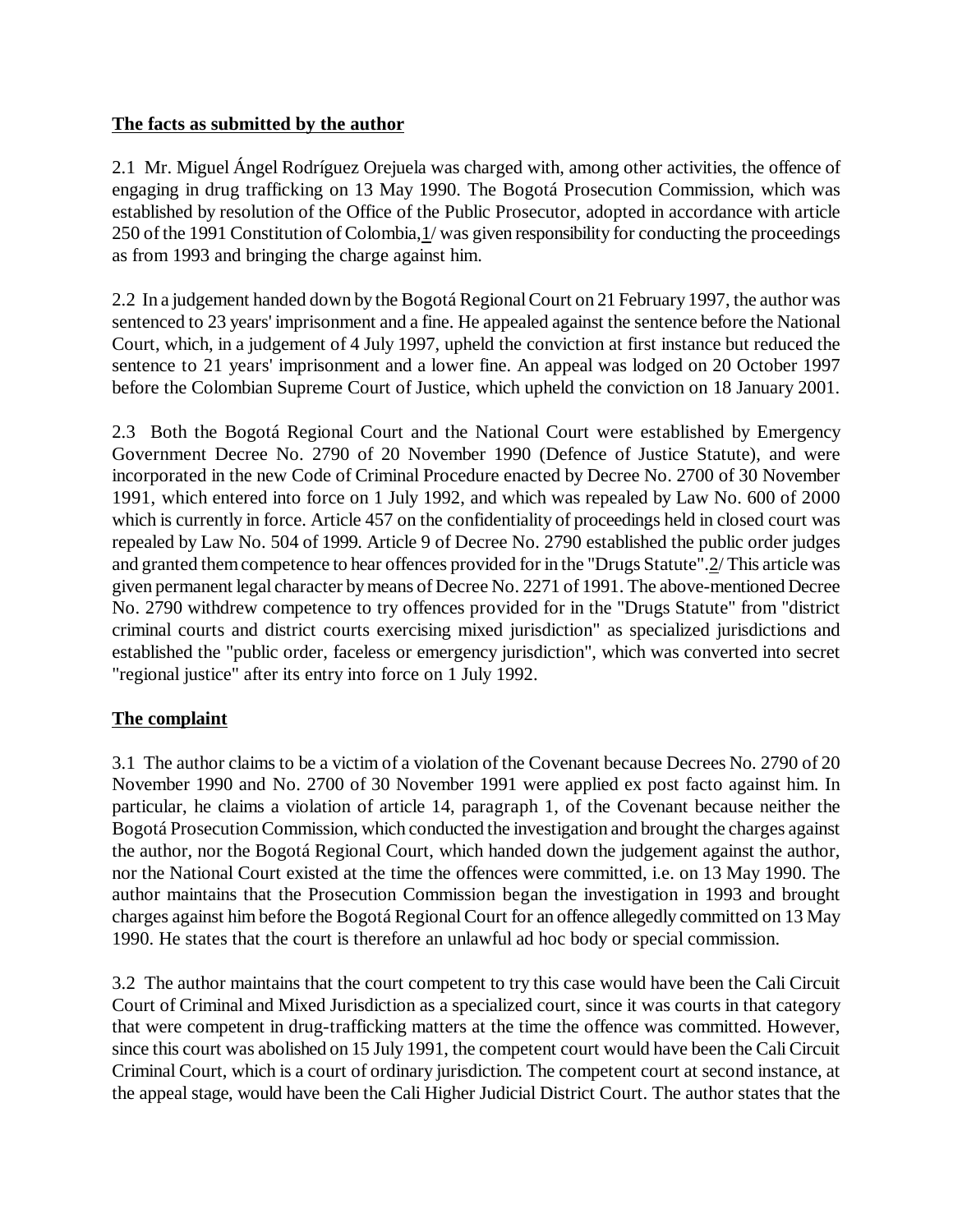guarantee of a competent, independent and impartial judge or court has been ignored as he was tried by members of an institution established subsequent to the commission of the offence. He likewise claims that the right to be tried in conformity with laws that predated the act of which he was accused and the guarantee enshrined in article 14 of the Covenant that all persons shall be equal before the courts has been breached, as he has been tried under the restrictive emergency provisions introduced subsequent to the offence.

3.3 The author further states that he was deprived of the right to a public trial, with a public hearing and obligatory attendance by defence counsel and a representative of the public prosecutor's office, as provided for in the Code of Criminal Procedure which entered into force on 1 July 1992. He recalls the decision of the Human Rights Committee in the *Elsa Cubas v. Uruguay* and *Alberta Altesor v. Uruguay* cases,  $\frac{3}{2}$  where it found that in both cases there had been a violation of article 14, paragraph 1, of the Covenant because the trial had been conducted in camera, in the absence of the defendant, and the judgement had not been rendered in public.

3.4 According to the author, the Regional Court judgement of 21 February 1997 shows that he was convicted on the basis of in camera proceedings conducted in his absence, exclusively in writing and without a public hearing which would have enabled him to confront prosecution witnesses and challenge evidence against him. He never attended the Regional Court or had any personal contact with the judges who convicted him, nor did he meet the faceless National Court judges who rendered judgement at second instance. He maintains that he was denied the guarantee of an independent and impartial trial because he was presumed to be the head of the "Cali cartel", an alleged criminal organization.

## **Information and observations from the State party with regard to admissibility and the merits**

4.1 In its observations of 8 April 1999, 2 May 2000, 28 June 2001 and 26 February 2002, the State party refers to the admissibility requirements for the communication and argues that Miguel Angel Rodriguez Orejuela has not exhausted domestic remedies, since the remedy of judicial review is still pending,4/ and there are other remedies available, such as the application for review of the facts before the Supreme Court of Justice, which is an autonomous remedy that is exercised outside the criminal process or, in extreme cases, the application for protection (*amparo*), which has been granted by the Constitutional Court exceptionally in the face of irremediable injury when there is no other means of judicial defence.

4.2 As regards the question of the exhaustion of domestic remedies, the State party considers that the procedural time limits set in Colombian legislation for a criminal proceeding are not, prima facie, unreasonable or arbitrary and do not nullify the right to be heard within a reasonable period.

4.3 As to the merits, the State party argues that Law No. 2 was enacted in 1984 in view of the urgent need to incorporate into the justice system appropriate provisions for addressing new forms of crime, including offences related to drug trafficking. The Law conferred on the specialized judges jurisdiction over cases of this kind. Subsequently, Decree No. 2790 of 1990, issued under the Constitution of 1886, assigned jurisdiction to the courts of public order. However, pursuant to the constitutional reform and to the new Constitution of 1991, a special commission was established to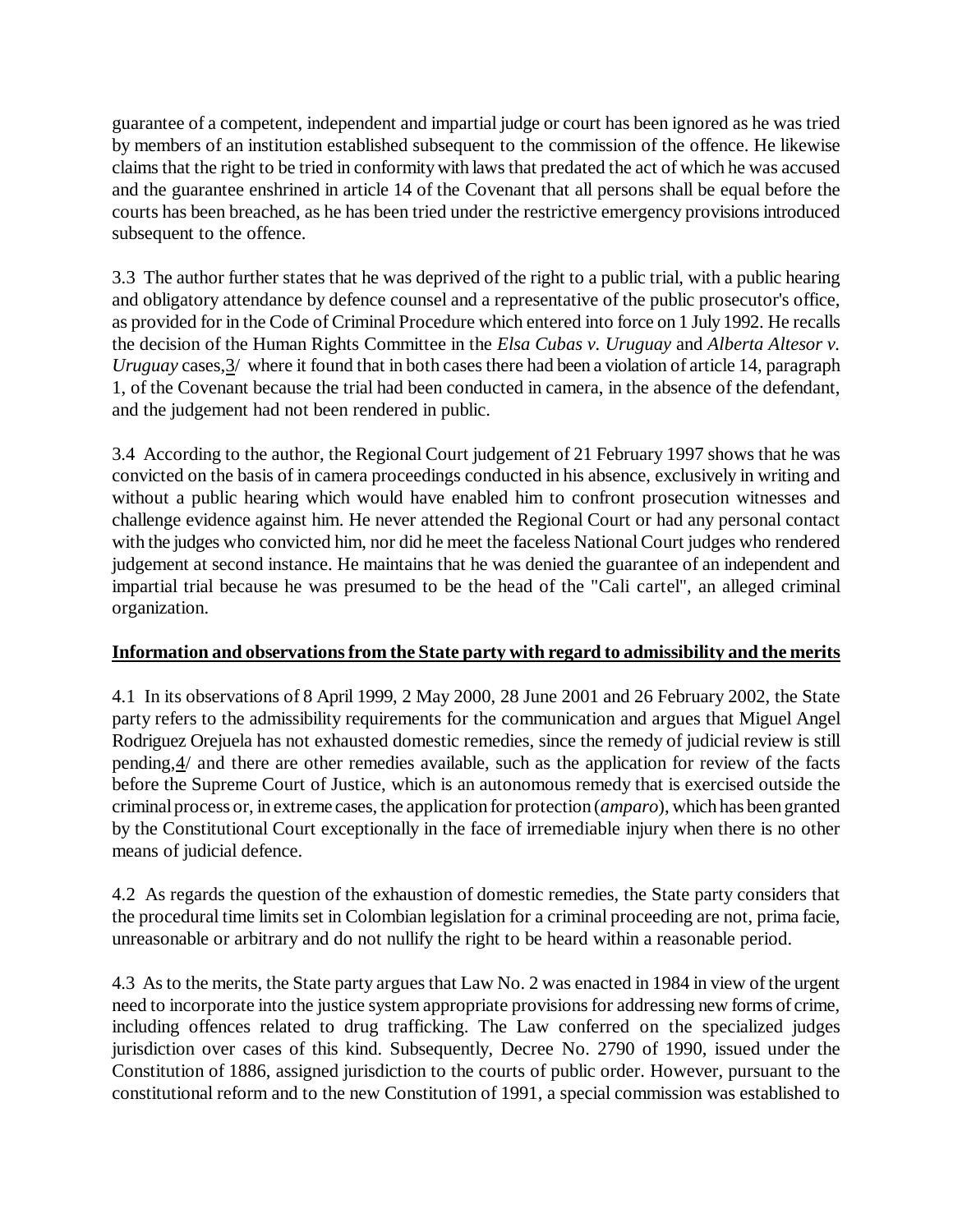review existing legislation. On finding that the legislation was in conformity with the new constitutional order, the commission decided to incorporate it permanently into the criminal legislation through Decree No. 2266 of 1991. This Decree assigned to the regional courts, known as "faceless" courts, jurisdiction for drug-trafficking offences, which included the offence committed by the author.

4.4 The State party notes that article 250 of the Constitution established the Office of the Public Prosecutor and invested it with power to investigate punishable acts committed in Colombia. The purpose of these provisions, insofar as criminal activities such as drug trafficking were concerned, was to ensure the proper administration of justice, which at that time was seriously threatened by practices such as corruption and intimidation of officials. The State party likewise maintains that these provisions have been adapted to the Colombian constitutional order from the legislation of other countries, which have used it in extreme situations such as those they have experienced in recent times. This does not imply a limitation of the principles and procedural rights mentioned below.

4.5 The State party argues that, consequently, claims concerning a violation of principles such as due process or legality are not valid, since throughout the proceedings against the author judicial officials have observed all applicable substantive and procedural norms, in particular those relating to defence rights and the adversarial and public nature of the proceedings. The author was at all times represented by his counsel, was shown all the evidence, and was given the opportunity to challenge the evidence and the judgements rendered.

4.6 Concerning the author's argument that the most favourable criminal law in Colombia's procedural law was not applied, the State party considers that this argument falls outside the scope of the Covenant and is therefore inadmissible.

## **The author's comments relating to admissibility and the merits**

5.1 In his comments of 13 December 1999, 21 August 2001, and 23 April 2002, the author responds to the State party on the question of admissibility and the merits, and states that with the decision on the application for judicial review of 18 January 2001, the problem of the exhaustion of domestic remedies has been resolved, but presses the point that the Supreme Court took 39 months to reach a decision on the application and that there had thus been unwarranted delay in the remedies available domestically. On the application for review, the author maintains that this is not admissible since it is an autonomous action and not a remedy that is in conformity with article 5, paragraph 2 (b) of the Optional Protocol. He argues that in criminal law, "Action is not the same as remedy: the *actio* is an abstract right to take procedural action of a public nature in order to trigger jurisdictional activity, while the remedy is the means of challenging a decision in an ongoing trial. In this case, the ordinary remedies and the special remedy of appeal, provided for during the trial and the criminal proceedings under Colombian criminal law, have been exhausted, so that no other remedy remains to be exhausted."

5.2 The author likewise maintains that the application for protection or *amparo* laid down in article 86 of the Constitution was also inadmissible since the Constitutional Court had declared unconstitutional, in a decision of 1 October 1992, the articles that allowed this action against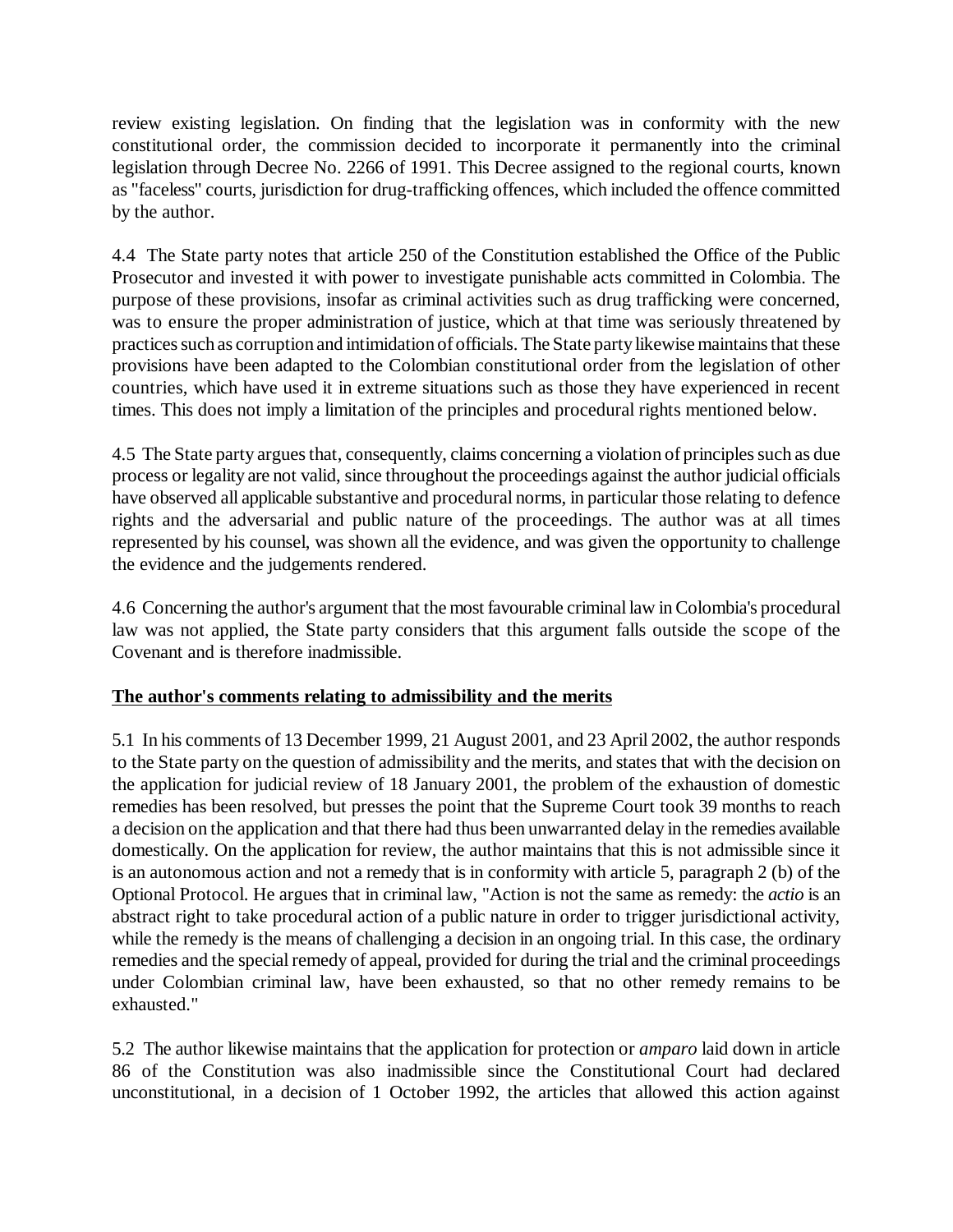judgements and other judicial decisions in criminal matters. Moreover, the application for protection would only be admissible if the person concerned had no other means of judicial defence, such as the remedy of judicial review.

5.3 The author refers to the decision of 26 April 2001 of the Supreme Council of the Judiciary, which found that the application for protection "is inadmissible when the applicant has other means of judicial defence. The application for protection is not, therefore, an alternative, additional or complementary means to achieve the proposed end. Neither can it be claimed that it is the last resort available to the actor, because by its very nature, according to the Constitution, it is the only means of protection specifically incorporated into the Constitution to fill the lacunae that could arise in the legal system so as to provide full protection of individuals' rights. Consequently, it is understood that when an ordinary judicial remedy has been applicable, no claim can be made to supplement the proceedings with an application for protection, given that under article 86 of the Constitution, such a mechanism is inadmissible as long as there is another legal option for protection".

5.4 As regards the merits, the author argues that the State party's explanations concerning "faceless" justice, established "to ensure the proper administration of justice despite the devastating effects of organized crime", and also the conversion of the transitional emergency criminal legislation into permanent legislation, simply confirm the fact that the Colombian State has violated article 14, paragraph 1, of the Covenant relating to trial by a competent, independent and impartial tribunal, due criminal guarantees and the guarantee of equality for all persons before the courts.

# **Issues and proceedings before the Committee**

6.1 Before considering any claims contained in a communication, the Human Rights Committee must, in accordance with rule 87 of its rules of procedure, decide whether or not the communication is admissible under the Optional Protocol to the Covenant.

6.2 The Committee has ascertained, as required under article 5, paragraph 2 (a), of the Optional Protocol, that the same matter is not being examined under another procedure of international investigation or settlement.

6.3 As regards the requirement of the exhaustion of domestic remedies, the Committee notes that the State party is contesting the communication on the ground of failure to exhaust those remedies, further stating that, in addition to the remedy of judicial review (*casación*), there are other available remedies such as the application for review (*revisión*) and protection. The Committee further notes the State party's explanations that the application for protection is a subsidiary procedure that has been allowed only in exceptional circumstances and that its protection is only temporary until the judge hands down his decision. In this connection, bearing in mind that in the present case there has been a decision of the Supreme Court of Justice against which there is no remedy, the Committee considers that the State party has not demonstrated that other effective domestic remedies exist in the case of Mr. Rodríguez Orejuela.

6.4 Consequently, the Committee has determined, in accordance with article 5, paragraph 2 (b), of the Optional Protocol, that there is nothing to prevent the communication being declared admissible,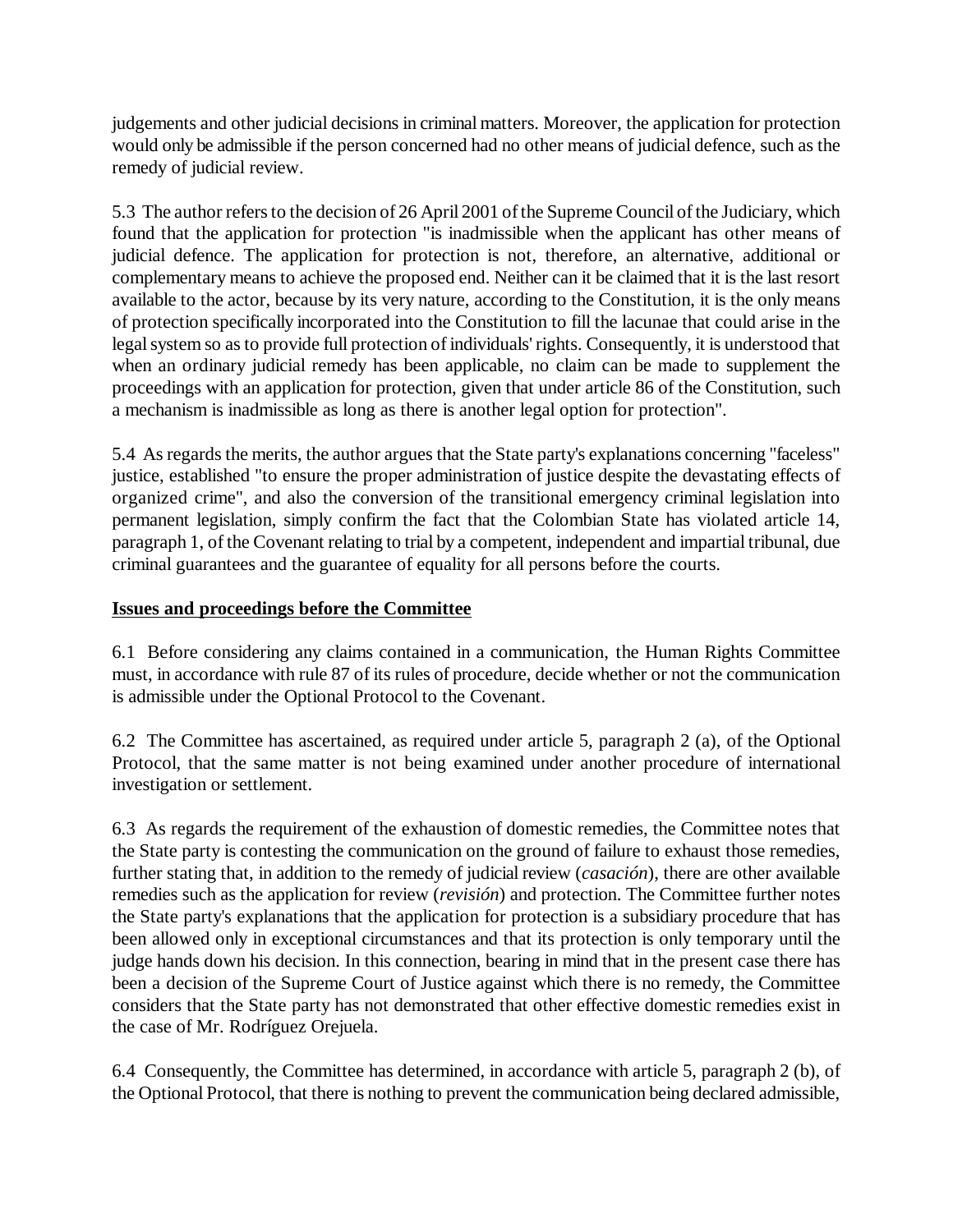and proceeds to examine the merits of the case.

#### **Examination of the merits**

7.1 The Human Rights Committee has considered the present communication in the light of all the information made available to it by the parties, as provided for in article 5, paragraph 1, of the Optional Protocol.

7.2 The author claims a violation of article 14, paragraph 1, of the Covenant because he was deprived of his right to be tried by the court that would have been competent at the time that the alleged offence was committed, and was charged in, and tried at first and second instance by, courts whose jurisdiction was established subsequent to the events in question. In this respect, the Committee notes the State party's explanations to the effect that the law in question was established in order to ensure the proper administration of justice, which was under threat at the time. The Committee considers that the author has not demonstrated how the entry into force of new procedural rules and the fact that these are applicable from the time of their entry into force constitute in themselves a violation of the principle of a competent court and the principle of the equality of all persons before the courts, as established in article 14, paragraph 1.

7.3 The author maintains that the proceedings against him were conducted only in writing, excluding any hearing, either oral or public. The Committee notes that the State party has not refuted these allegations but has merely indicated that the decisions were made public. The Committee observes that in order to guarantee the rights of the defence enshrined in article 14, paragraph 3, of the Covenant, in particular those contained in subparagraphs (d) and (e), all criminal proceedings must provide the person charged with the criminal offence the right to an oral hearing, at which he or she may appear in person or be represented by counsel and may bring evidence and examine the witnesses. Taking into account the fact that the author did not have such a hearing during the proceedings that culminated in his conviction and sentencing, the Committee finds that there was a violation of the right of the author to a fair trial in accordance with article 14 of the Covenant.

7.4 In view of its conclusion that the right of the author to a fair trial in accordance with article 14 of the Covenant was violated for the reasons set out in paragraph 7.3, the Committee is of the opinion that it is not necessary to consider other arguments relating to violations of his right to a fair trial.

8. The Human Rights Committee, acting under article 5, paragraph 2 of the Optional Protocol to the International Covenant on Civil and Political Rights, is of the view that the facts before it disclose a violation of article 14, of the Covenant.

9. In accordance with article 2, paragraph 3 (a), of the Covenant, the State party is under an obligation to provide Mr Miguel Angel Rodríguez Orejuela with an effective remedy.

10. Bearing in mind that, by becoming a party to the Optional Protocol, the State party has recognized the competence of the Committee to determine whether or not there has been a violation of the Covenant and that, pursuant to article 2 of the Covenant, the State party has undertaken to ensure to all individuals within its territory or subject to its jurisdiction the rights recognized in the